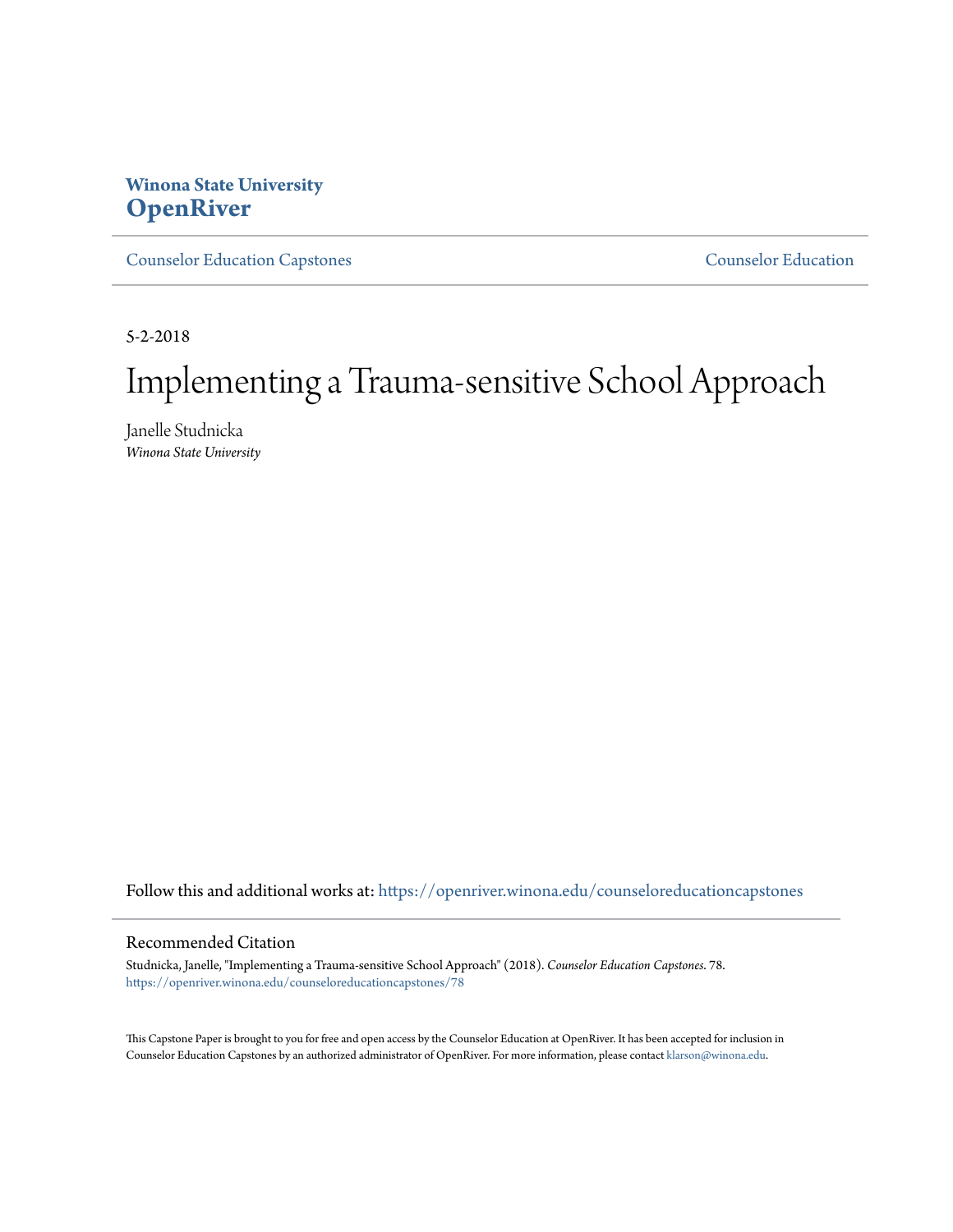Implementing a Trauma-sensitive School Approach Janelle Studnicka A Capstone Project submitted in partial fulfillment of the requirements for the Master of Science Degree in Counselor Education at Winona State University

Spring 2018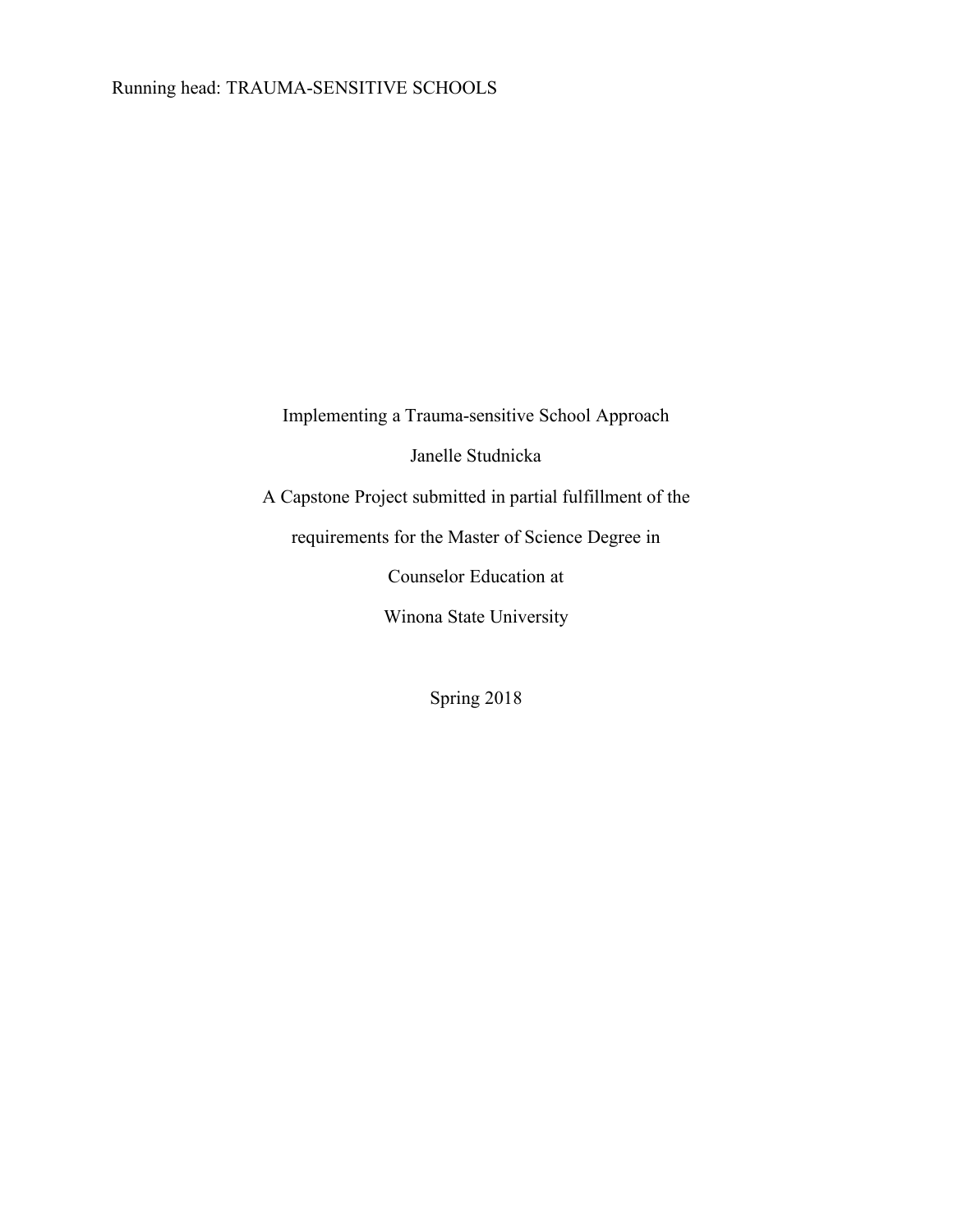Winona State University

College of Education

Counselor Education Department

CERTIFICATE OF APPROVAL

\_\_\_\_\_\_\_\_\_\_\_\_\_\_\_\_\_\_\_\_\_\_\_\_\_\_

## CAPSTONE PROJECT

Implementing a Trauma-sensitive School Approach

 $\mathcal{L}_\text{max}$ 

This is to certify that the Capstone Project of

Janelle Studnicka

Has been approved by the faculty advisor and the CE 695 – Capstone Project

Course Instructor in partial fulfillment of the requirements for the

Master of Science Degree in

Counselor Education

Capstone Project Supervisor: *Robin Alcala Saner*

Approval Date: *May 2, 2018*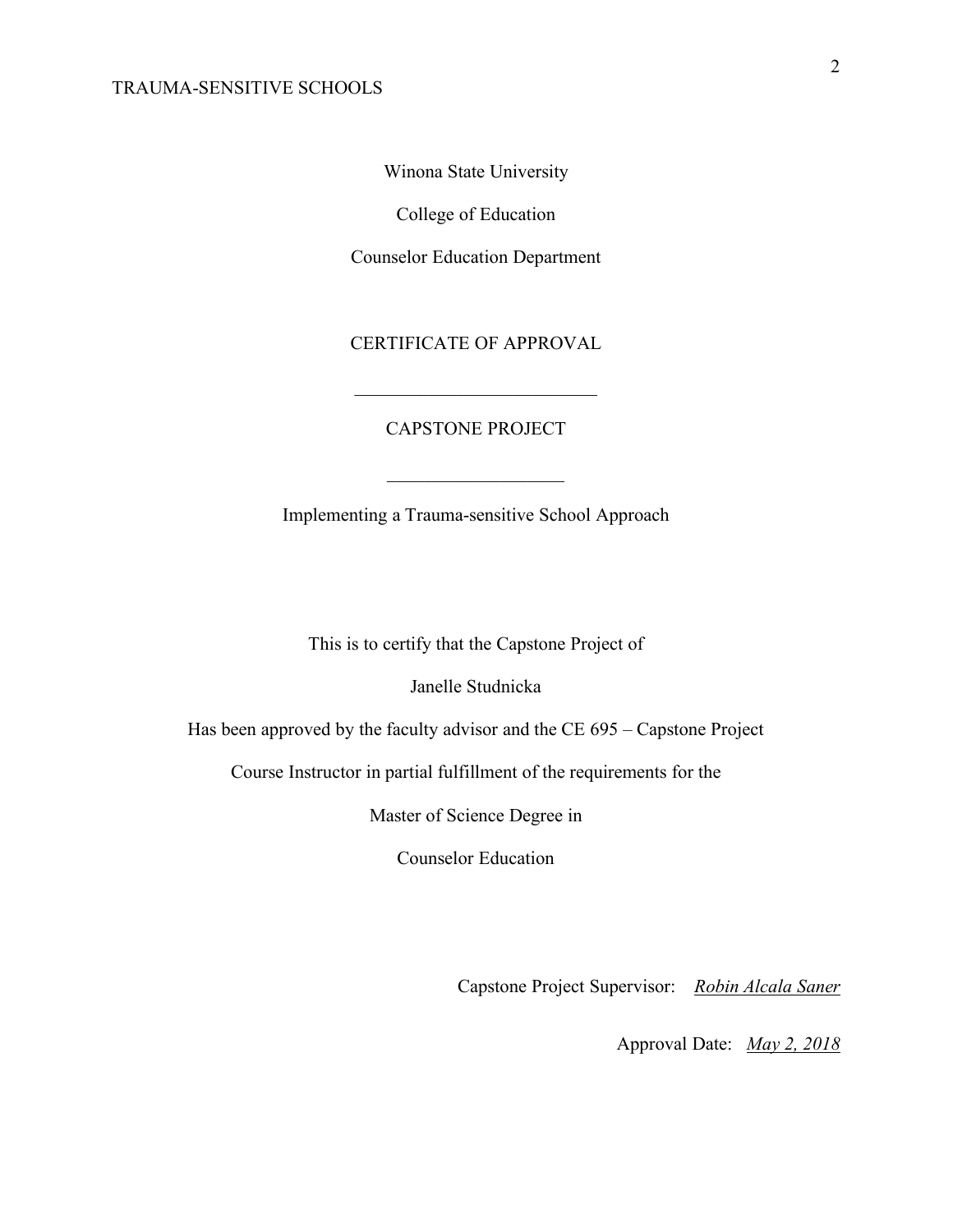#### Abstract

With the rise in awareness of adverse childhood experiences, how to handle students who have experienced trauma is a growing concern. Trauma is not only inclusive of child abuse, but the result of any event such as natural disaster, death, or accident that overwhelms a child's ability to cope. The outcome is a change in the developmental structure of the brain leading to changes in student's behavior, academics, and/or emotions. Schools are beginning to implement a new approach that assumes all students have experienced trauma and therefore alters the school's policies, procedures, discipline, community collaboration, and teaching methods. Implementation of trauma-sensitive schools are helping provide students with a safer school environment and cope in more supportive ways to traumatic reactions of students with trauma. Trauma-sensitive schools include collaboration within the community, training to all staff members coming in contact with students, implementing new discipline and teaching strategies, and morphing policies and procedures to better support these students.

*Keywords:* trauma, trauma-informed schools, trauma-sensitive schools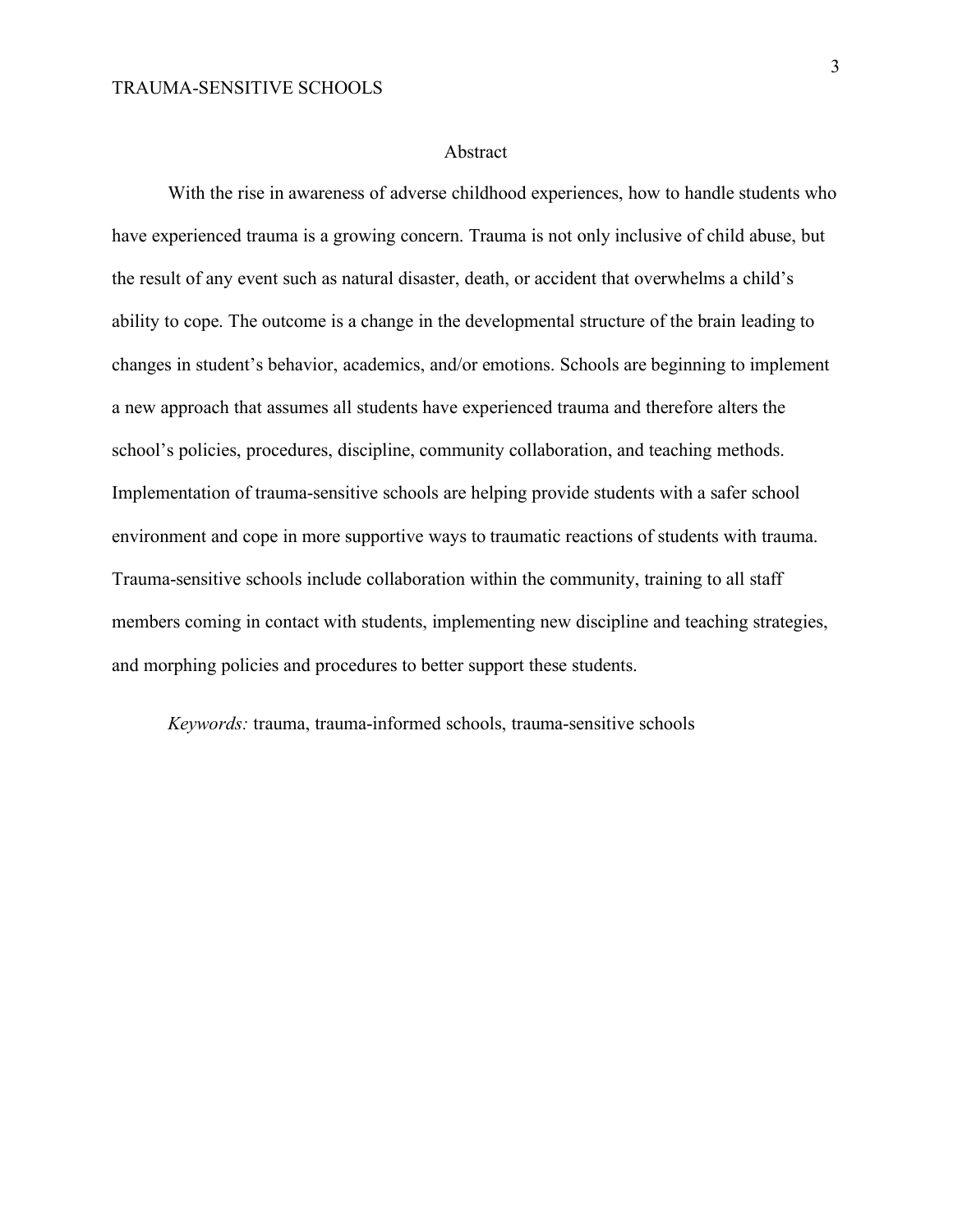# Table of Contents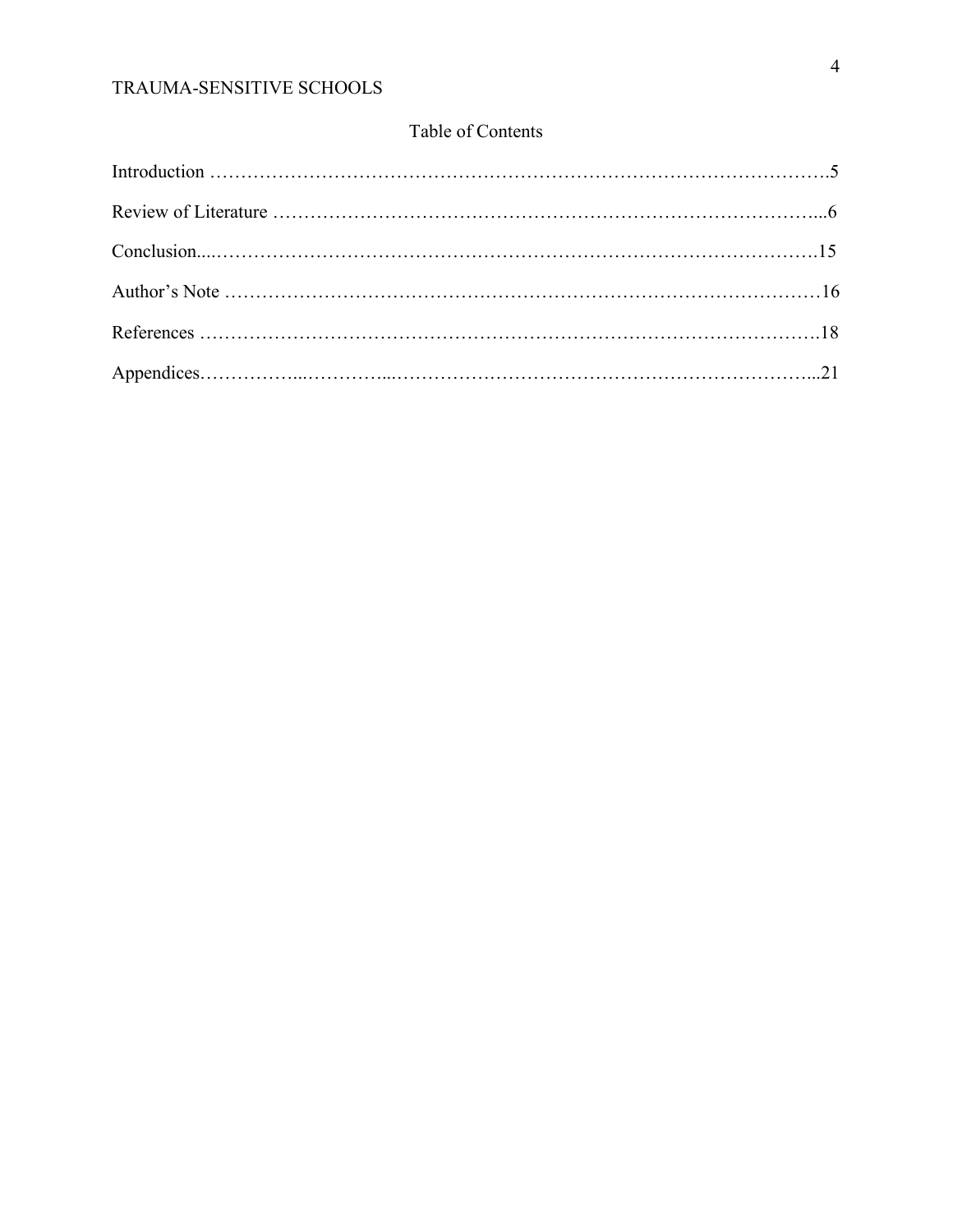#### **Introduction**

"The most artfully devised curriculum means little to a student whose mind is fixed on last night's shooting outside or the scary, violent fight between parents that broke out in the kitchen" (Pappano, 2014, p. 1). Teachers across the country are pouring significant amounts of effort into teaching crafted curriculums built upon evidence-based research methods and meeting growing state standard requirements. And yet, some students still fall behind, demonstrate disruptive behaviors, and remain disengaged. A new realization pointing to the negative effects of traumatic experiences on a child's learning experience is being examined as a likely answer to some of this phenomenon.

Trauma can be defined as an umbrella term that describes a community or individual experiencing acute or chronic stress (Wolpow, Johnson, Hertel, & Kincaid, 2011). It is a tragically common experience for many students grades PK through 12. "More than 68 percent of children have experienced a possible traumatic event by age 16" (Pappano, 2014). It is estimated that 26 percent of children in the U.S. below the age of four have experienced or witnessed trauma (McConnico, Boynton-Jarrett, Bailey & Nandi, 2016). Thus, approximately a quarter of preschool students will have experienced a traumatic event prior to entering school. According to McConnica, et al., the trauma these children and adolescents have experienced correlates with poor attention and impulse control, difficulty regulating emotions, aggression, and self-harm (2016). This can create numerous barriers that effect the successful completion of each school day. Enough barriers and difficulties have been identified that a new approach has been recognized to address the issue of student's performance in school being affected by traumatic experiences in their lives. This new approach that is being implemented in some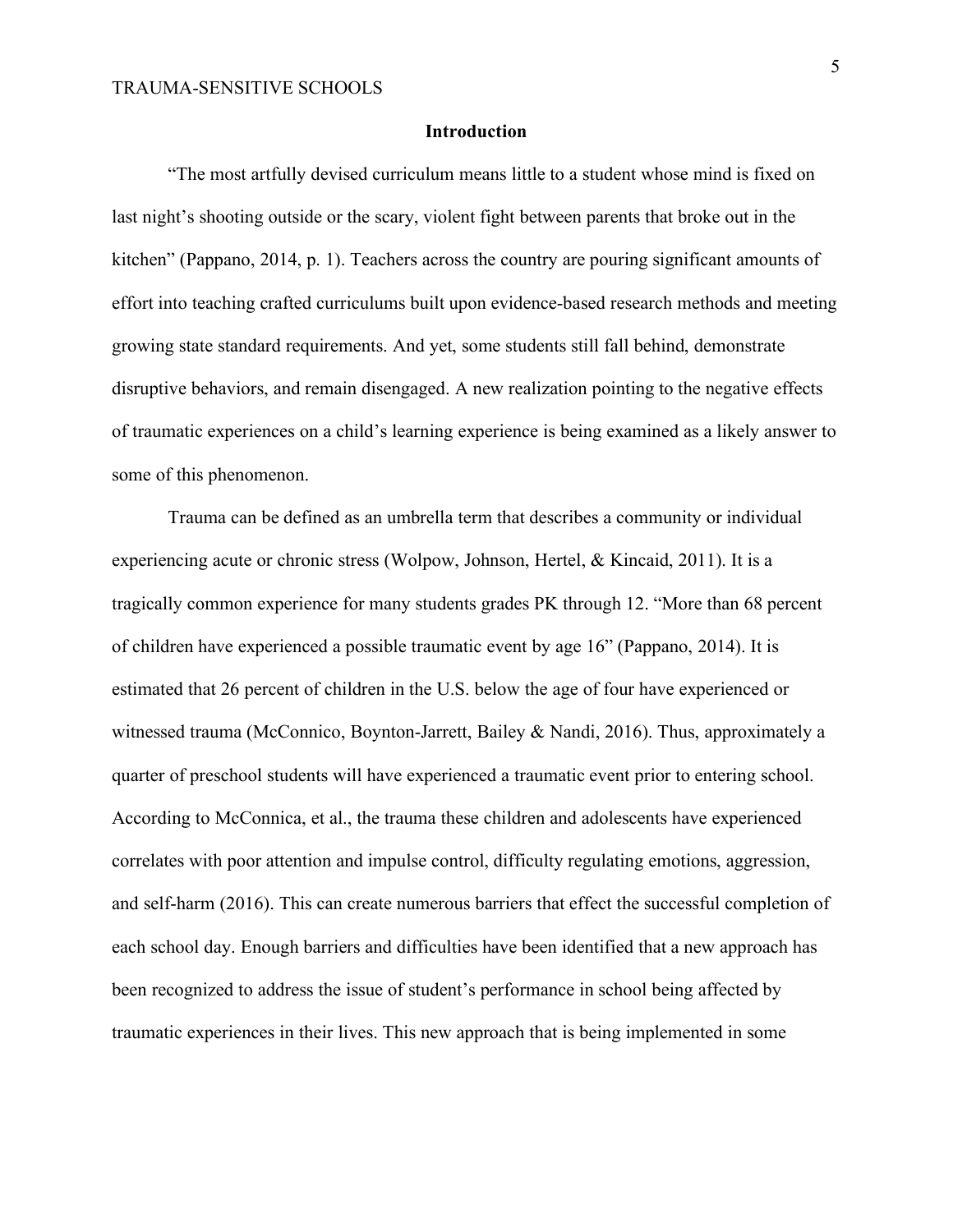schools is called "trauma-sensitive schools" (this paper may also refer to the approach as "trauma-informed schools").

This research paper will first provide a literature review about current studies of trauma and its debilitating effects on children. It will then explore the topic of trauma-sensitive schools, research to support this approach, and core components creating this type of school. Lastly, it will delve into implementation of a trauma-sensitive school through collaboration, training, intervention strategies, and discipline procedures.

#### **Review of Literature**

#### **Trauma**

The brain is in control of everything we do, say, and think. Trauma has been proven to affect our brain structure and functioning. Trauma occurs when something so horrific happens that it overwhelms a child's ability to cope and then causes difficulties emotionally, academically, and/or socially (Downey, 2007). Research by Walkley and Cox (2013, p.123) states, "Neuroscientists studying the impact of trauma on brain development have determined that these experiences actually alter brain structure." When the brain structure is altered, the child's behaviors will consecutively be altered. Trauma can cause children to be easily overstimulated, have poor emotional self-regulation, and/or impair cognitive and physical development (Walkley & Cox, 2013). Neurobiologically, trauma can overstimulate the amygdala (the fight, flight, or freeze part of the brain), which causes the child to overreact, have meltdowns, or be inconsolable for a period of time (Wolpow et al., 2011). Place a child with a trauma-altered brain structure in an academic setting designed to challenge, stimulate, and grow the brain, and imagine what difficulties might ensue. Not only are students challenged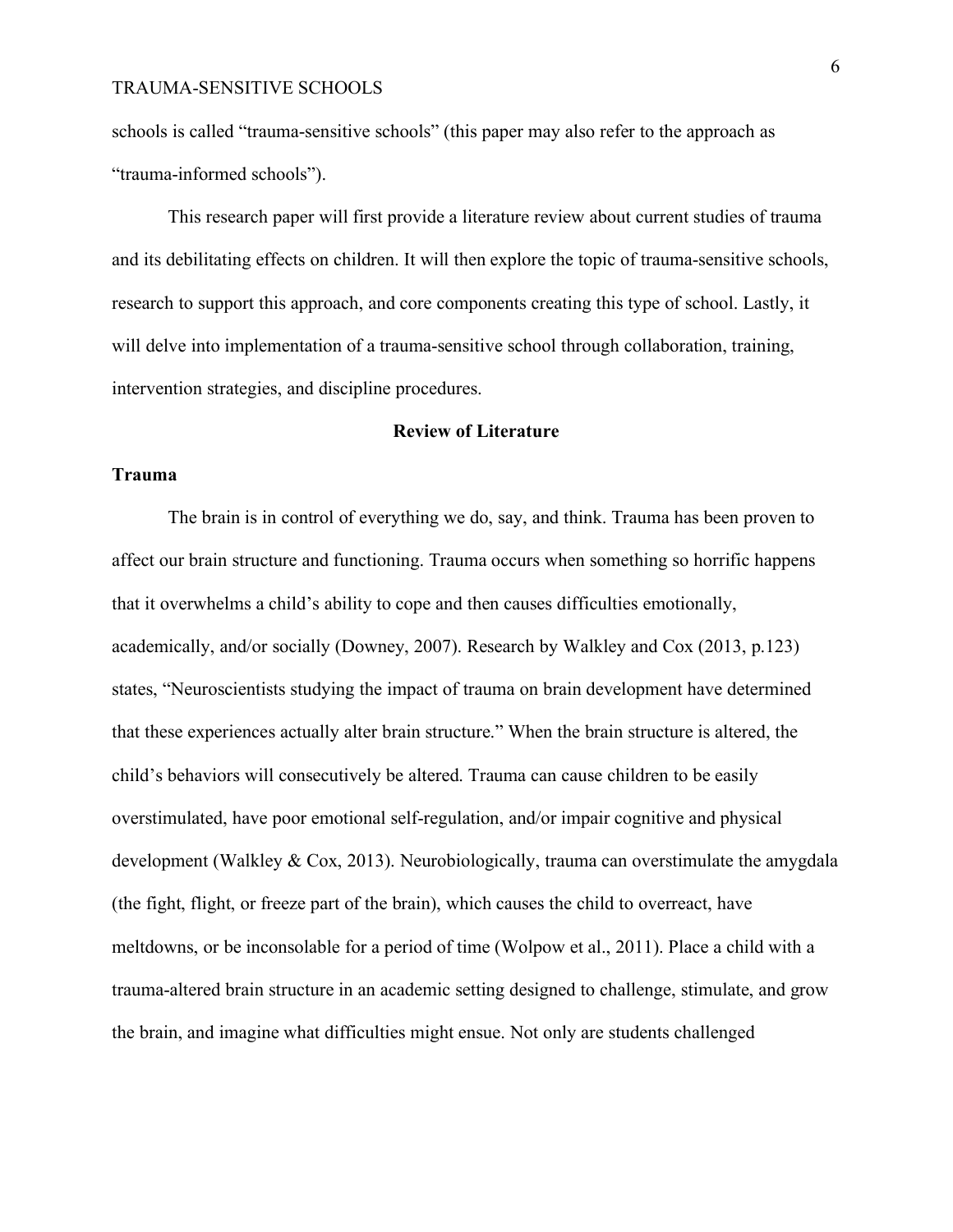academically, but also socially with peers, behaviorally with expectations, and emotionally when juggling all of the above.

Trauma often occurs in early childhood. According to the U.S. Department of Health and Human Services, "approximately 56% of maltreatment victims were younger than 7 years of age" (as cited in De Young, Kenardy, & Cobham, 2011, p. 232). These students reach age four and then find themselves in a school environment, often without having processed their trauma. Researchers De Young et al., reviewed studies on young, traumatized children to assess the prevalence of psychological disorders (2011). They concluded that in addition to the presence of posttraumatic stress disorder in the young traumatized children studied, high rates of oppositional defiant disorder, separation anxiety disorder, attention-deficit/hyperactivity disorder, and major depressive disorder were present (De Young et al., 2011).

#### **Behavior.**

Over three million children in U.S. schools are suspended yearly, and 95 percent of those suspensions are for "disruptive behavior and other reasons including: dress code violations, displays of affection, defiance, and cell phone use" (Stevens, 2012). Repetitive disruptive behavior can often be a result of traumatic experiences because trauma can affect the cerebral cortex of the brain, which causes impulsive actions and poor judgment (Wolpow et al., 2011). Trauma can be an explanation to some of these "disruptive behaviors" that result in student suspensions. Suspension takes a student out of school creating difficulty for students to keep up on their academic assignments. The National Education Policy Report states "higher rates of outof-school suspension correlate with lower achievement scores" (Losen, 2011).

The brain of a student with trauma often has cortisol and adrenaline levels shooting off when no threat is apparent because of their history of trauma (Endocrine Society, 2018). Cortisol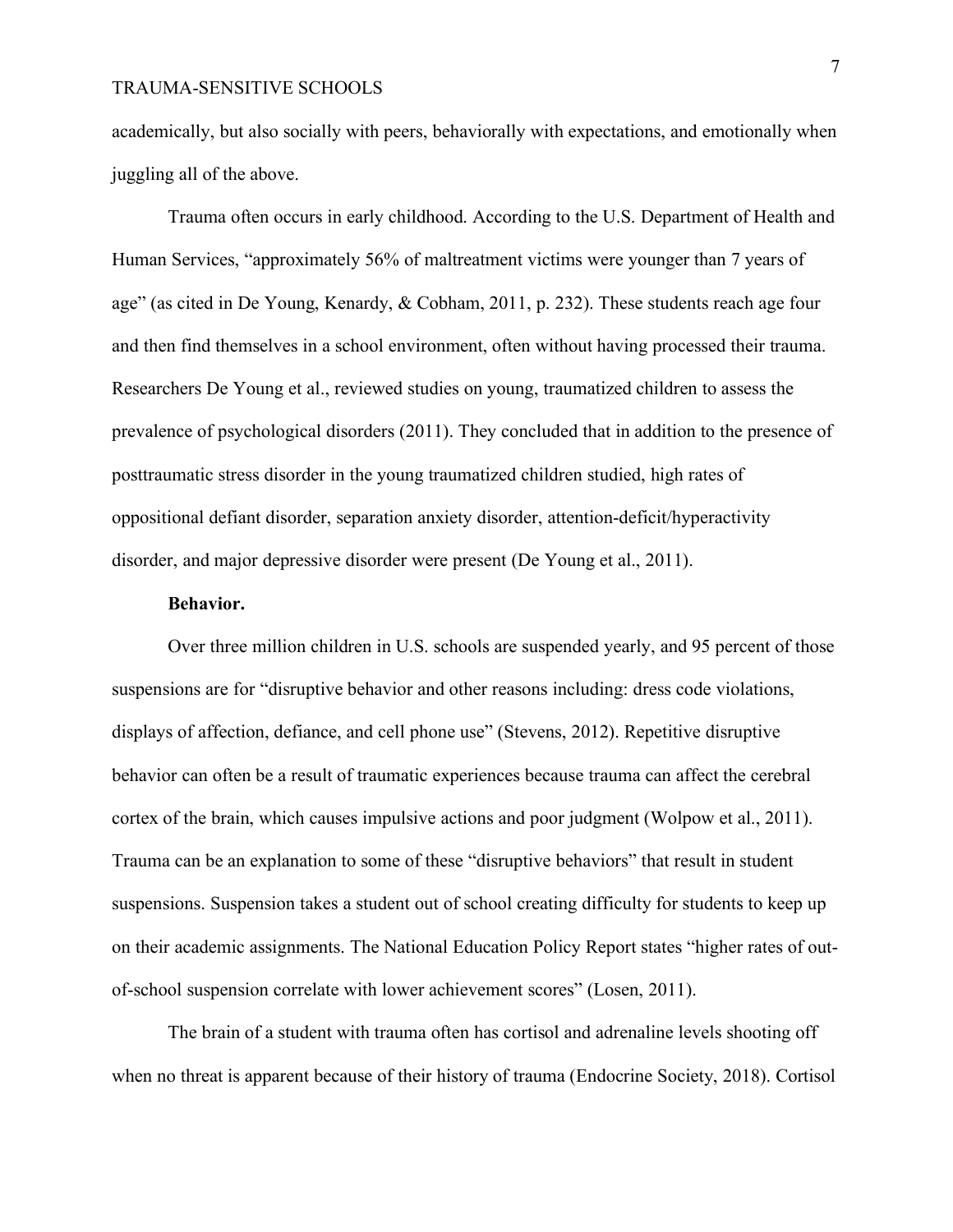is the hormone released when the body feels stress, and adrenaline is the hormone that prepares your body to fight, flight, or freeze when a stressful situation occurs (Endocrine Society, 2018). This can cause an addiction to that adrenaline, or high-stimulus feeling, and encourages engagement in risky activities such as self-harm, drug or alcohol addiction, criminal activities, and other potentially dangerous behaviors (Downey, 2007).

# **Academic.**

Perry, Schore, Stein, and Kendall (as cited in Oehlberg, 2008) report significant correlations between low academic achievement and trauma. According to Wolpow et al., students dealing with trauma while in school score lower on standardized tests and are two-andone-half times more likely to fail a grade than their peers (2011, p. 27). Trauma can decrease the size and function of the brain's corpus callosum, that connects the functions of the left and right hemispheres, which can cause problems in learning (Wolpow et al., 2011). Goodman, Miller, and West-Olatunji report higher symptoms of traumatic stress predict poorer reading, math, and science achievement scores among elementary students, as well as an increase in Individualized Educational Plans used in special education services (as cited in Ridgard, Laracy, DuPaul, Shapiro, & Power, 2015). The Child Welfare Information Gateway (2015) states trauma experiences can affect a child's brain development including memory, language, and emotion. Attachment trauma can cause a child's prefrontal cortex to not develop appropriately leading to disruptive behaviors in the classroom because they do not have the cognitive ability to selfregulate (Oehlberg, 2008). These processes interfere significantly with the ability to integrate and master new skills in school.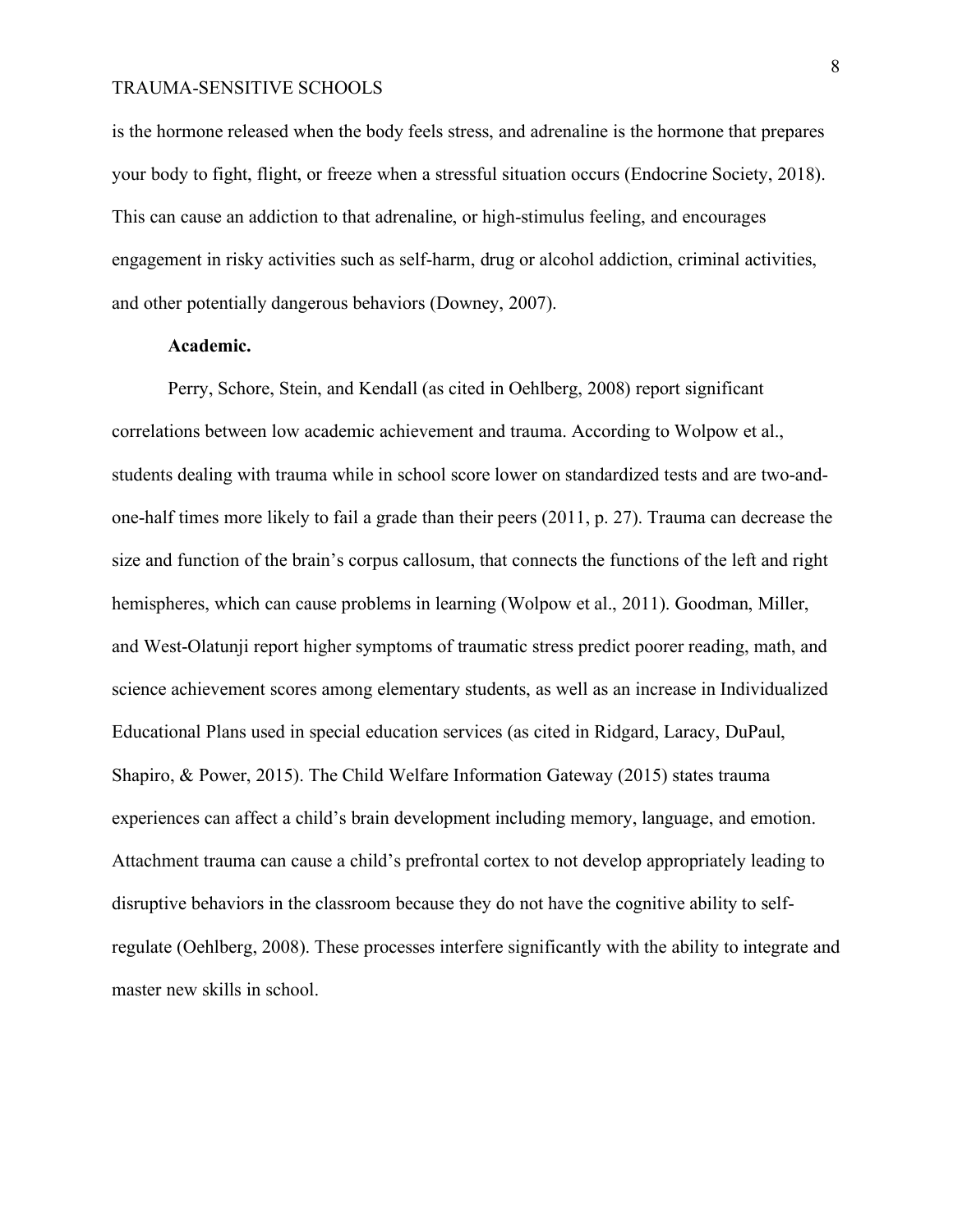#### **Emotional.**

Not only does a student with trauma experience academic and behavioral problems, but it also impacts their social relationships with peers and adults. This makes healing from trauma difficult as recovery from these experiences best occur in places where healing relationships are present (Downey, 2007). Trauma can result in a child having attachment difficulties, poor peer relationships, and a need for control with peers and teachers" (Downey, 2007, p. 11). Because of the disruption of emotional and cognitive functioning that trauma has on the brain, children with trauma have difficulty regulating the many emotions that come with relationships and applying healthy thoughts and actions to problems that set their 'fight, flight, or freeze alarm' off. Often kids with trauma can seem thoughtless and uncaring toward others by not paying attention to instructions, demonstrating forgetfulness, or not picking up after themselves. This occurs because the child has begun closing down thinking about others' thoughts to avoid having to consider "their caregiver's wish to harm them" (Downey, 2007, p. 12). This impairs their ability to socially read situations and relate to others.

#### **Trauma-sensitive Schools**

Until recent, school professionals had not made a connection between students with trauma and undesirable behaviors demonstrated in the classroom; therefore, these behaviors were solely addressed by disciplinary actions and failed to address the underlying issues. These methods leave the trauma a child has experienced or is experiencing untreated and untold.

#### **Definition.**

A national movement has begun training current educational systems to become 'traumasensitive schools'. This is to address the significant barriers to learning not only for those who have experienced trauma, but also the peers in the classroom beside them. "A trauma sensitive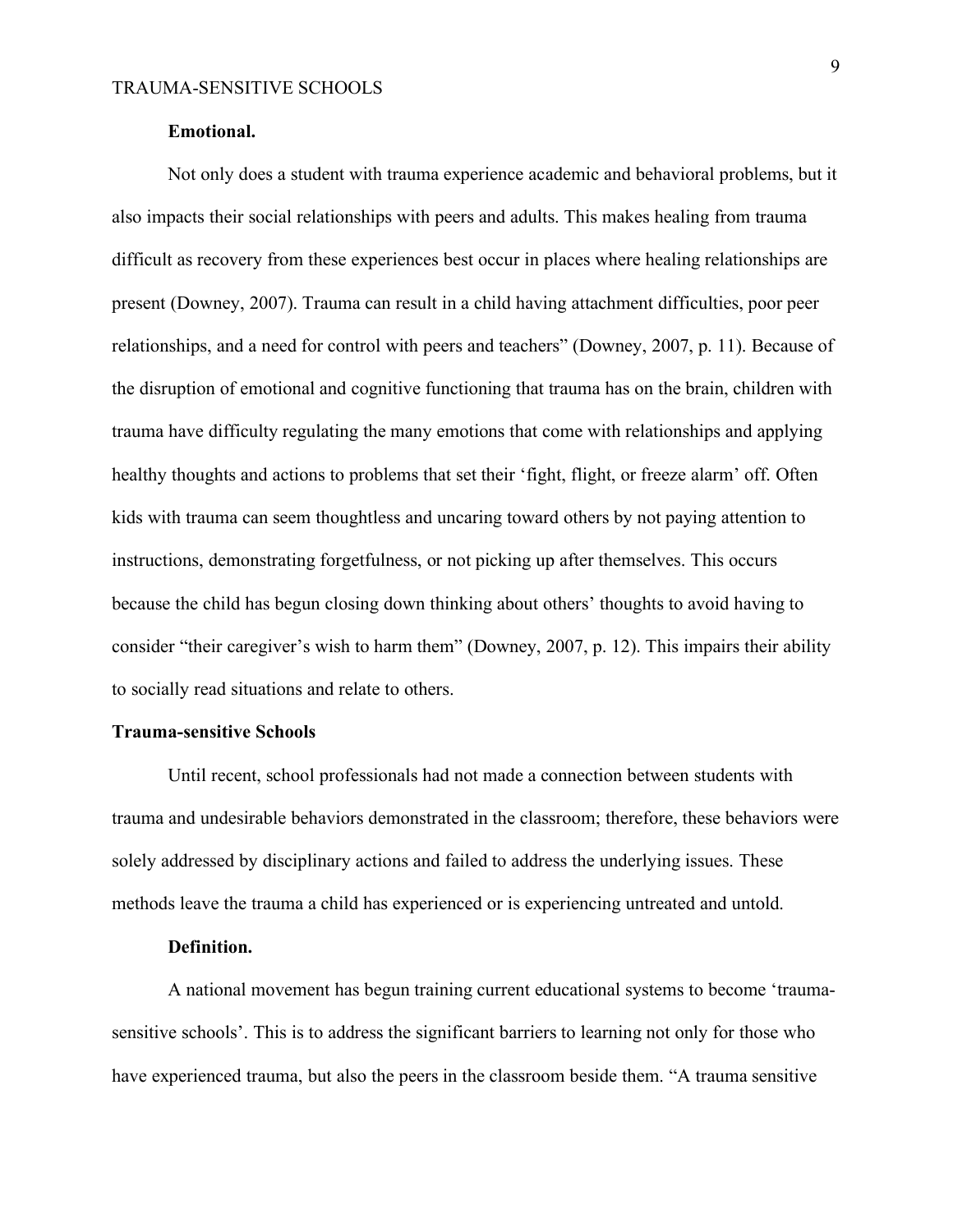school is one in which all students feel safe, welcomed, and supported and where addressing trauma's impact on learning on a school-wide basis is at the center of its educational mission" (Gregory, 2016, p. 5). Trauma-sensitive schools encompass several areas of educational reformation including: school climate, techniques for instruction, behavior supports, and school policies. Through transformation of these areas, the educational system provides traumatized students what they need to achieve academic and social success (Craig, 2016). The National Association of School Psychologists state trauma-informed care "creates a sense of safety, practices trustworthiness and transparency, practices empowerment, fosters voice and choice, and recognizes multicultural issues" (2015, p. 3). Trauma-sensitive schools believe that the stress coming from exposure to trauma is toxic to the brain and can "have a permanent impact on the neurological, cognitive development of a child" (Paccione-Dyszlewski, 2016). This changes how learning and discipline is facilitated within the school because the staff realizes that trauma has changed the student's ability to handle healthy interpersonal relationships, reach developmentally appropriate cognitive goals, and self-regulate through everyday stressors (Pappano, 2014). When school staff and students come across a difficult situation such as yelling, swearing, refusal to participate, etc., the first notion considered is trauma instead of defaulting immediately to punishment (Paccione-Dyszlewski, 2016). In a trauma-sensitive school, the perspective of disruptive behaviors changes from that of "this student is a troublemaker" to "this student is demonstrating a response to a traumatic "injury" obtained from physical, emotional, or social maltreatment (Craig, 2016).

Trauma-sensitive schools are a basic framework that each school adopts and adapts according to their educational system. It is an overarching umbrella term that implies a school is implementing a change in its systems and policies to help students with trauma succeed and get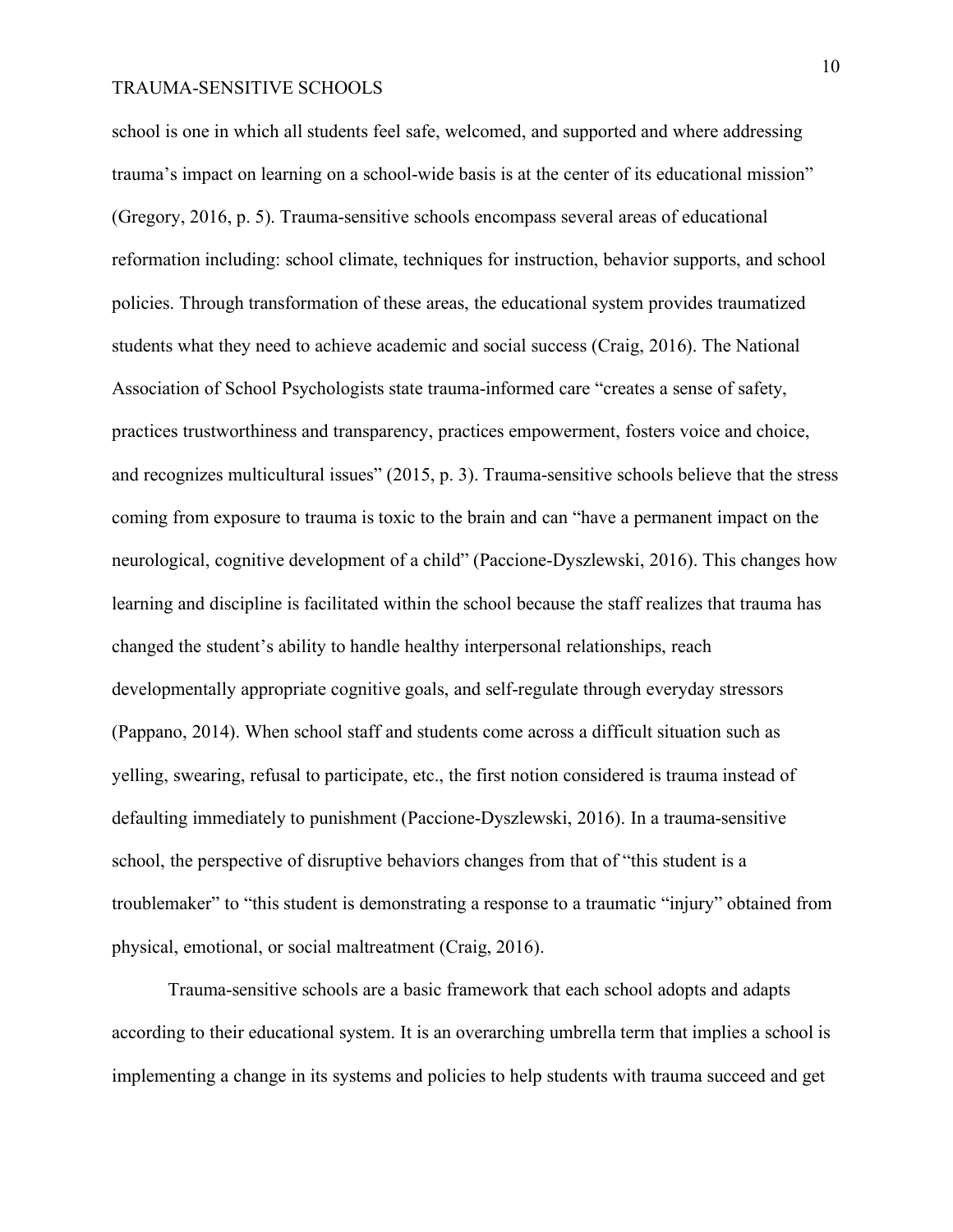their needs met. This could look different in every school that implements a trauma-sensitive approach, but there are several common designs schools can choose to embrace. Designs that a trauma-sensitive school might choose to implement include: Multiplying Connections, Making SPACE for Learning, Flexible Framework, and Compassionate Teaching (Crosby, 2015). The core components that each model is built upon will be discussed further in this paper.

## **Research**

The impact of trauma is undoubtedly negative and has significant impacts according to researchers (Langley, Gonzalez, Sugar, Solis, and Jaycox, 2015). A high school in Washington transitioned their school to a trauma-informed approach, and data on school disciplinary actions were compared from the year without the trauma-informed approach to the year with the traumainformed approach. Results indicated "suspensions dropped from 798 to 135 (85 percent reduction), expulsions dropped from 50 to 30 (40 percent reduction), and written referrals were cut in half from 600 to 320" (Stevens, 2012). This reduction of disciplinary action taken on students during the year a trauma-informed approach was taken is quite significant. Another high school that evaluated their trauma-sensitive practices reported grades were higher among 70 percent of the students (National Association for School Psychologists, 2015). Though it will surely take effort and commitment to function as a trauma-sensitive school, the current research reveals academic benefits for all students.

Oehlberg (2008) reports the benefits of being a trauma informed school includes improved academic achievement scores, test scores, and a sense of teacher satisfaction. It also proves to reduce behavioral outbursts and office referrals, dropouts, needs for special education services, bullying and harassment, absences, detentions, and suspensions (Oehlberg, 2008).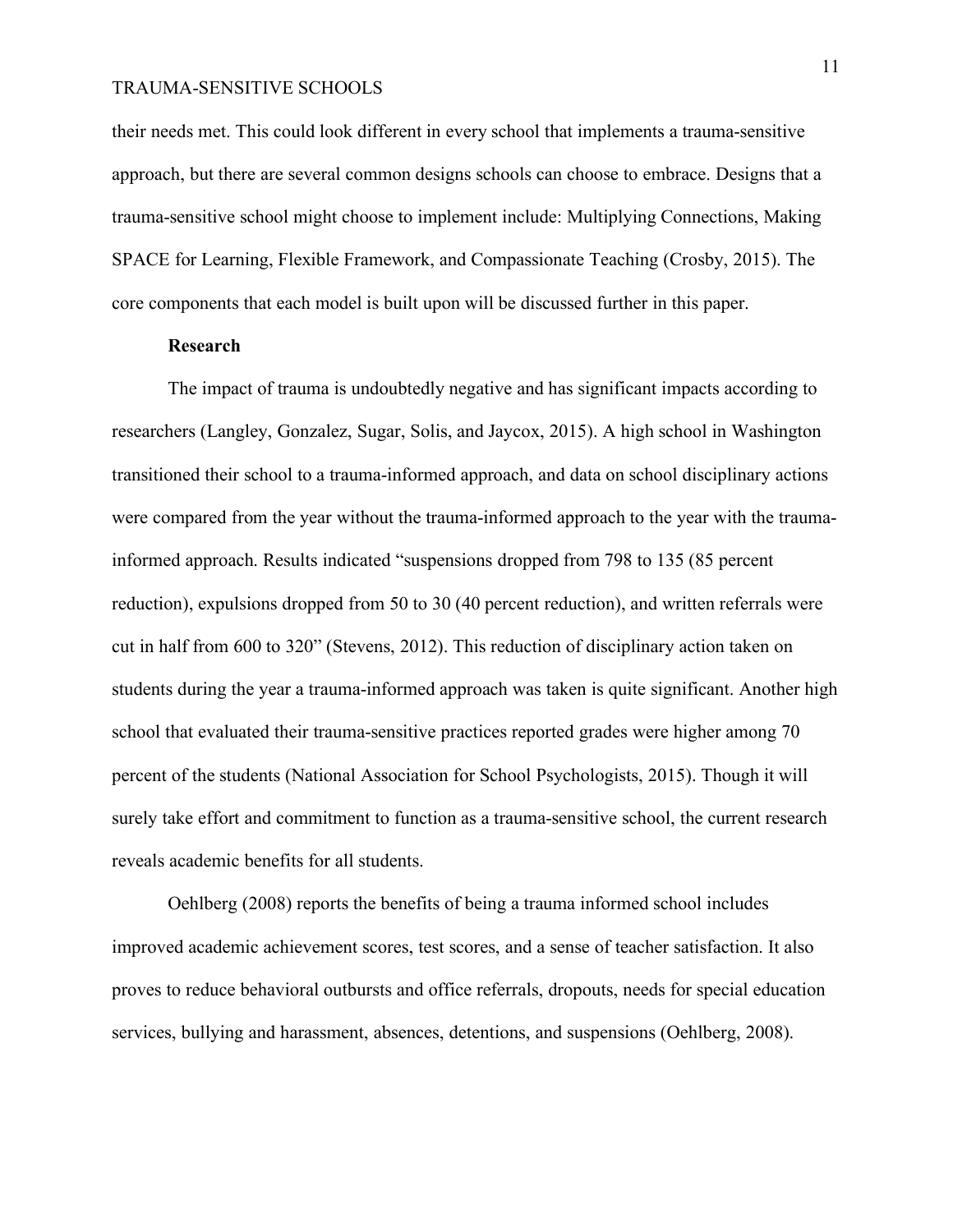#### **Components**

Michael Gregory, a clinical professor of law and senior attorney working with the Trauma and Learning Policy Initiative, created five core ideas for schools to implement that will help traumatized children learn (Gregory, 2016). His core ideas (see Appendix I) are split into identifying the problem (concepts one and two), the solution (concept three), and how a school gets there (concepts four and five). Gregory's essential core ideas one and two assume that many students have been exposed to trauma, and trauma impacts learning, behavior, and relationships at school (Gregory, 2016, p. 11). Core concept three states a trauma-sensitive school approach helps children with traumatic past experiences learn by cultivating a safe environment first and foremost. Concepts four and five describe the professional collaboration required to make this work, and the importance of educational reform and policies necessary to help the movement (Gregory, 2016).

Similar to Gregory's core concepts, Craig (2016), director of the Trauma and Learning Policy Initiative states the components that support any trauma-sensitive school must include: staff training and supervision on trauma, instructional methods that supports neural development, classroom management strategies and discipline that support re-training a brain with trauma disruption, and policies and procedures within the school, state, and nation that support the success of social and academic learning.

Parts of these core components may already be built into current educational system practices, and others can easily be enhanced or modified to fulfill the needs of students with traumatic experiences disrupting learning development. Any school that utilizes a multitiered system of support (MTSS) framework or Response to Intervention (RTI) has a great base to begin applying trauma-sensitive concepts (National Association of School Psychologists, 2016).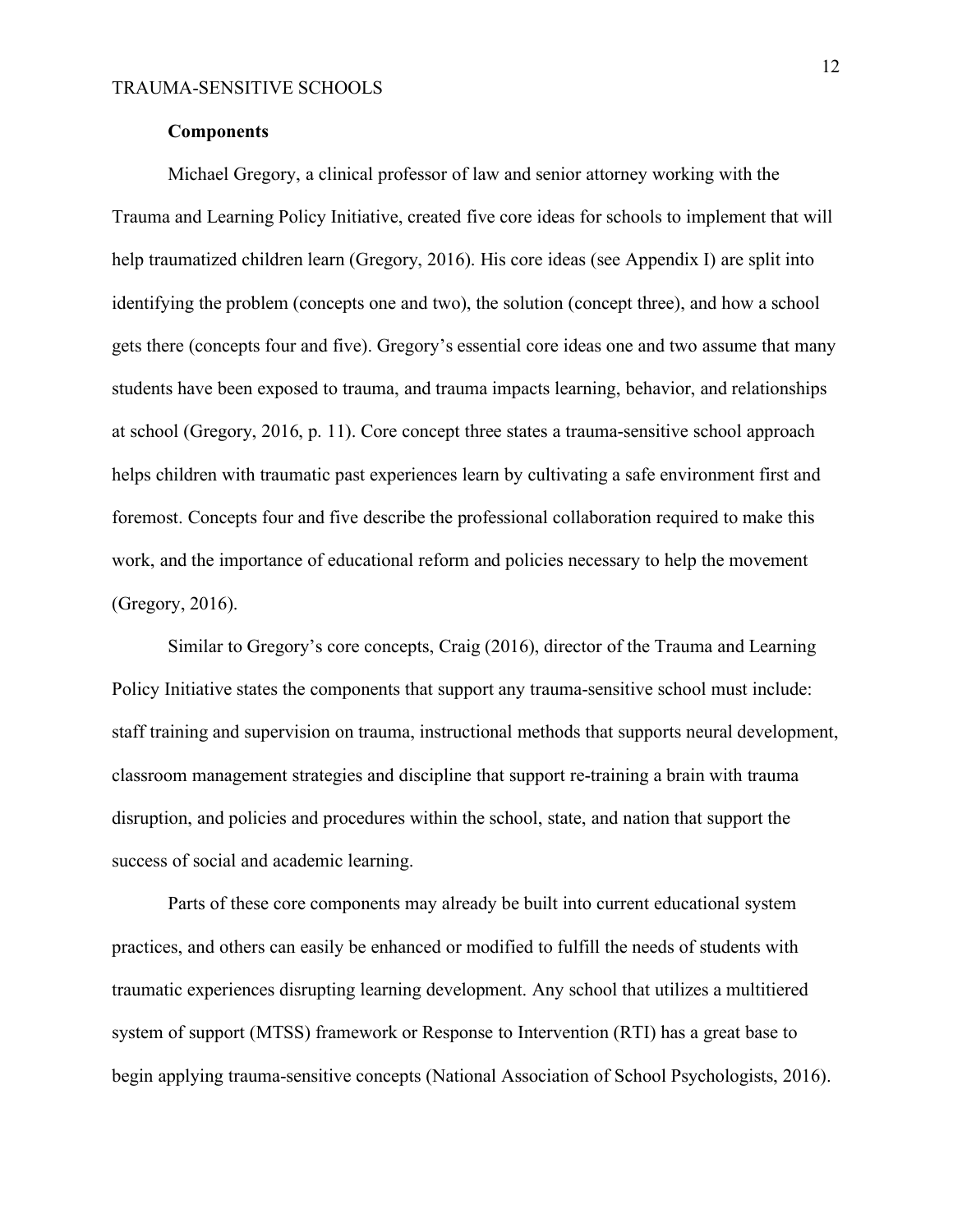#### **Implementation of Trauma-sensitive Schools**

To create a trauma-sensitive school, a framework is needed that involves "leadership, professional development, access to resources and services, academic and nonacademic strategies, policies procedures and protocol, and collaboration with families" (Gregory, 2016, p. 10). Core concepts necessary to create a school environment and culture that is trauma-sensitive to students will be explored more thoroughly in this section.

#### **Collaboration.**

Trauma-sensitivity requires a whole school effort, and a whole community-wide effort. It demands collaboration from school staff, administrators, mental health professionals, students, and caregivers (Crosby, 2015). Staff play a huge role in connecting with the students and noticing patterns or deficits in skill and/or behaviors. Teachers serve as positive role models that can help teach students with trauma how to regulate emotions in a healthy way. "Recovery from trauma will occur best in the context of healing relationships" (Downey, 2007). Teachers and other staff have incredible opportunities to build stable and healthy relationships with these students due to the amount of time during the day that is spent together. Counselors, social workers, and psychologists are excellent people to assess, treat, and refer students needing extra support to community resources

#### **Training.**

To implement a trauma-sensitive school, everyone working with the children must understand how common trauma is and how it impacts development. This occurs through training. As more than 68 percent of children have experienced a possible traumatic event by age 16 (Pappano, 2014)., traumatic experiences are common to students in every school in every place. "Understanding the experience of the abused and neglected child assists us to develop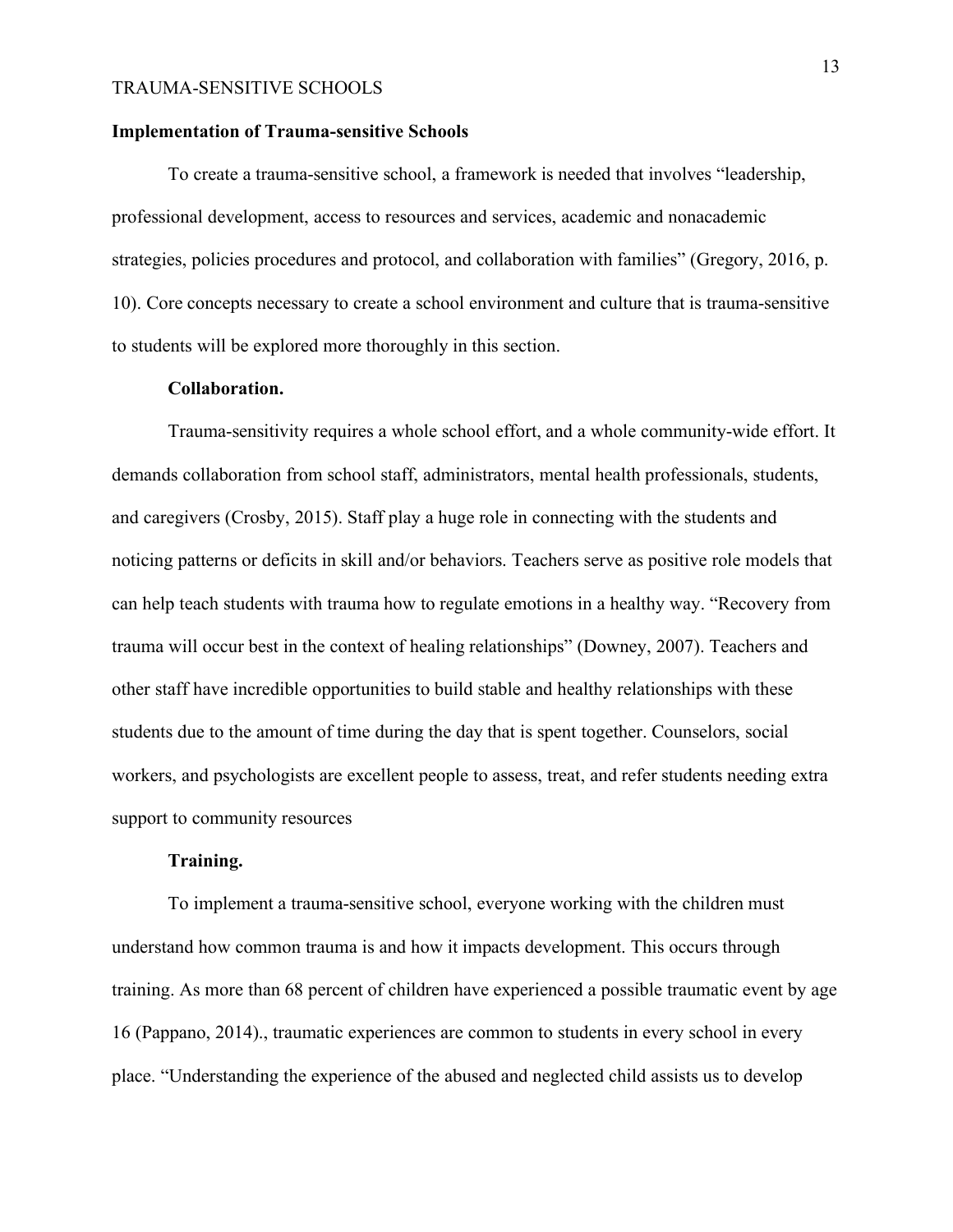compassion, patience and empathy. It is a key intervention in itself" (Downey, 2007, p. 4). Traumatic experiences include more than abuse and neglect, it can also include: death of a parent, divorce, natural disaster, and accidents. Knowing that trauma is very common is important. Secondly, staff needs to know how trauma significantly impacts development in social, emotional, academic, and behavioral so they can understand why students are doing what they do. "Trauma affects the whole person: their mind, brain, body, spirit and relationship with others" (Downey, 2007, p. 10). It is particularly detrimental to a child's brain because of the developing nature where neural connections are still being made and changed – trauma rewires this process. To train staff, professional development trainings, seminars, webinars, and/or meetings are very helpful. School staff must understand the cognitive ability level of a student's brain, so expectation levels are matched appropriately, and extra support is given where deficits are found. The key to all of this training is to create a school environment where everyone feels safe. A student cannot begin to heal from traumatic experiences until they are safe (Downey, 2007).

#### **Strategies and Discipline.**

Understanding brain development and how it is altered because of traumatic experiences such as maltreatment or abuse has "stunning implications for school policies and teacher techniques" (Oehlberg, 2008, p. 3). It significantly alters the discipline procedures of students that are misbehaving because it's seen as something much deeper than intentional disobedience, and therefore requires a different approach to fix. Many traumatized children have not had control over what's happened to them, and this causes them to try and take control when at school creating power struggles with peers and teachers ((Downey, 2007). It also is a defense mechanism to keep people away if the child is displaying aggressive and oppositional behaviors;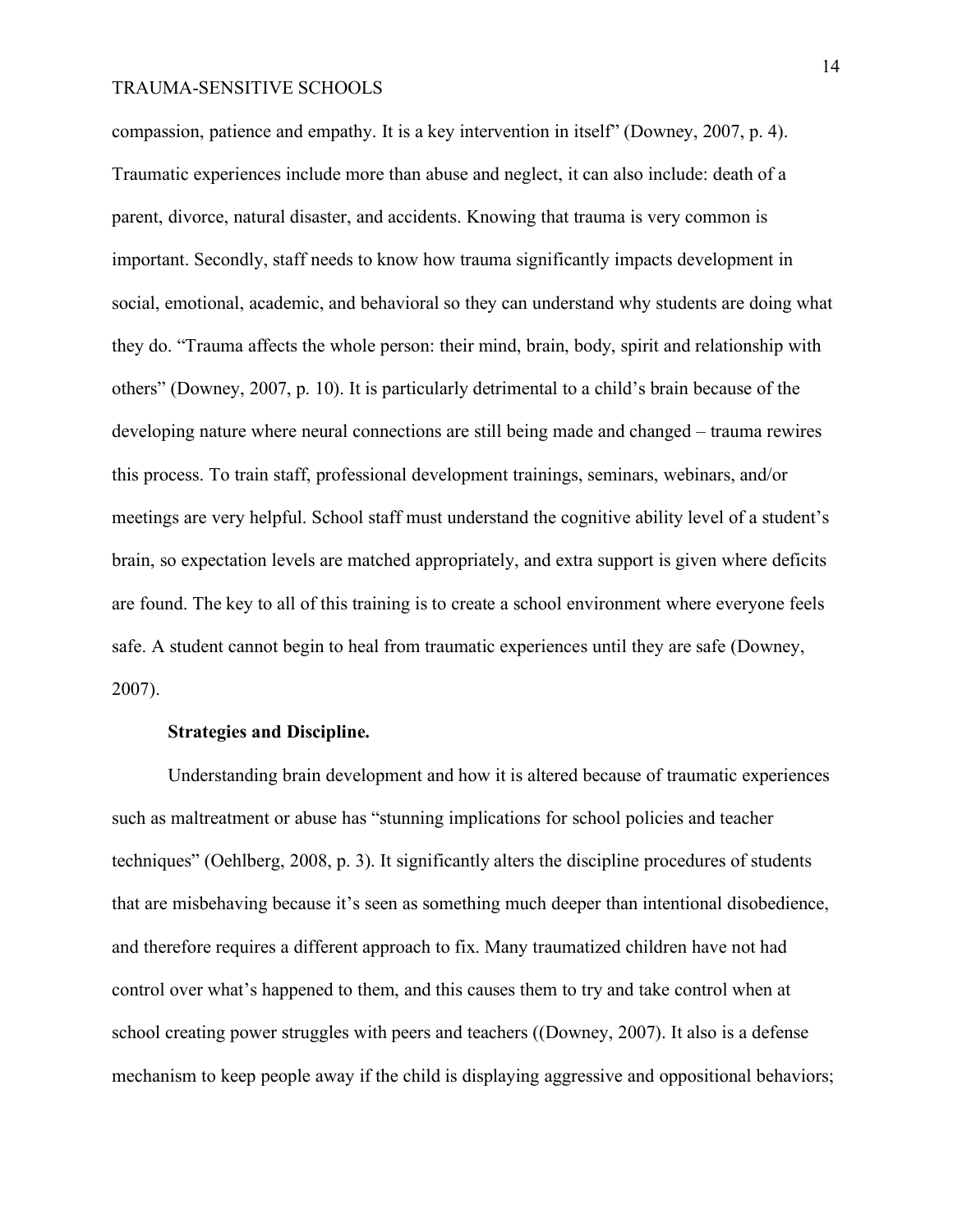therefore, simply removing the child from class and punishing is increasing their trauma, feelings of worthlessness, and lack of control (Downey, 2007). Creating structure and regular routines each day in the classroom is important as well as informing of change in routine. Often when a child with trauma is behaving, teachers give warnings and second changes to help them comply with the request. This is not as helpful for these students because they often don't have the same pattern of connection that a non-abused child has to want to please the adult by compliance ((Downey, 2007). More helpful teaching practices can be seen in Appendix B.

#### **Policies and Procedures.**

Helping traumatized children should be a major focus of educational reform To help with this, schools can utilize the Framework and Self-Assessment Tool to create and implement an action plan that is legally required in their school. (Gregory, 2016, p. 16). The Every Student Succeeds Act (ESSA) provides funding and instructional support for schools to increase these kinds of services (National Association of School Psychologists, 2016). Schools can also utilize funds to make sure that social-emotional learning curriculum are being implemented within the Tier 1 approach of their schools (National Association of School Psychologists, 2016). Some states, including Minnesota, have issued The Safe and Supportive Schools Act, which is a law to help create a safer school environment from bullying, intimidation, and any kind of harassment (MN Department of Education, 2017).

#### **Conclusion**

A child's academic, social/emotional, and behavioral success are significantly affected by experiences of trauma including: family member incarceration, natural disasters, any type of abuse, death of a loved one, etc. The affect that trauma has on a developing child's brain can alter the way a child thinks and reacts, causing difficulty through daily activities at school.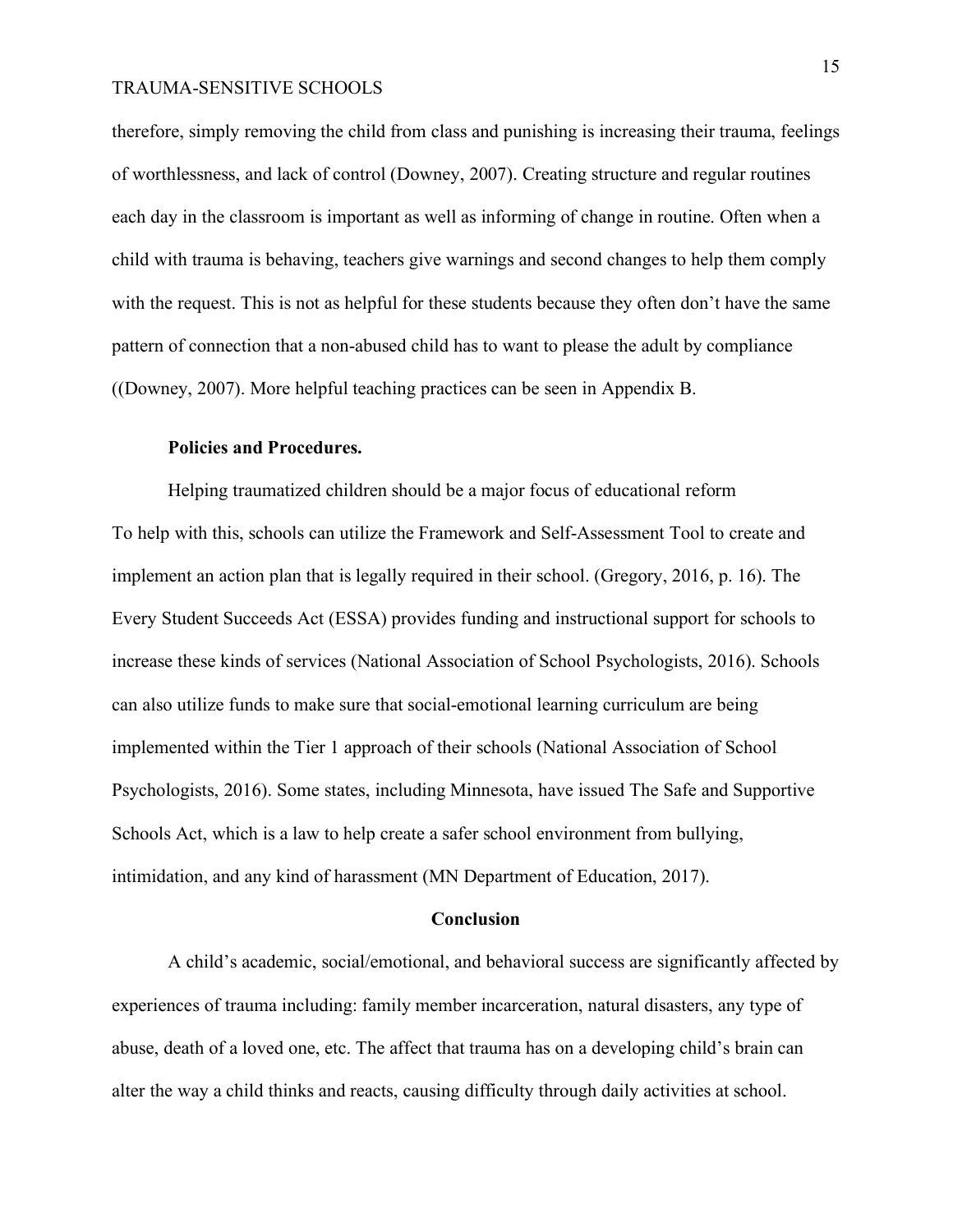Through addressing the trauma children have experienced, staff and students can achieve greater successes throughout the day.

Utilizing a trauma-sensitive school approach has shown a decrease in behaviors, increase in academics, and increase in overall staff satisfaction at school. This approach assumes that all children coming into school have experienced or witness a traumatic event, and alters procedures, policies, and strategies to address this phenomenon. Discipline is adjusted in a way that it doesn't reactivate trauma or worsen effects of trauma. Classroom strategies are utilized that help adjust to the cognitive and emotional alterations trauma does to a developing brain. A lot of training is provided to staff in regard to trauma, the effects of trauma, and how to manage it.

# **Limitations**

More research is needed on the trauma-sensitive school frameworks to conduct further evidence on the effectiveness levels as well as a comparison of which frameworks show more effectiveness in what ways. So far, trauma-sensitive school research holds promise for seeing changes, but not enough research has been done due to its novelty. For example, Cognitive Behavioral Intervention for Trauma in the Schools (CBTIS) has been tested in one RCT, one field trial, and one quasi-experimental design (Langley, Gonzalez, Sugar, Solis, and Jaycox, 2015).

#### **Author's Note**

I have been very excited to become so engrossed by the research related to traumasensitive schools. I am passionate about mental health and feel it's effects are severely underestimated in school situations causing a lot of frustration, burn out, and ineffective strategies. Because trauma is unfortunately prevalent in so many students' lives and has many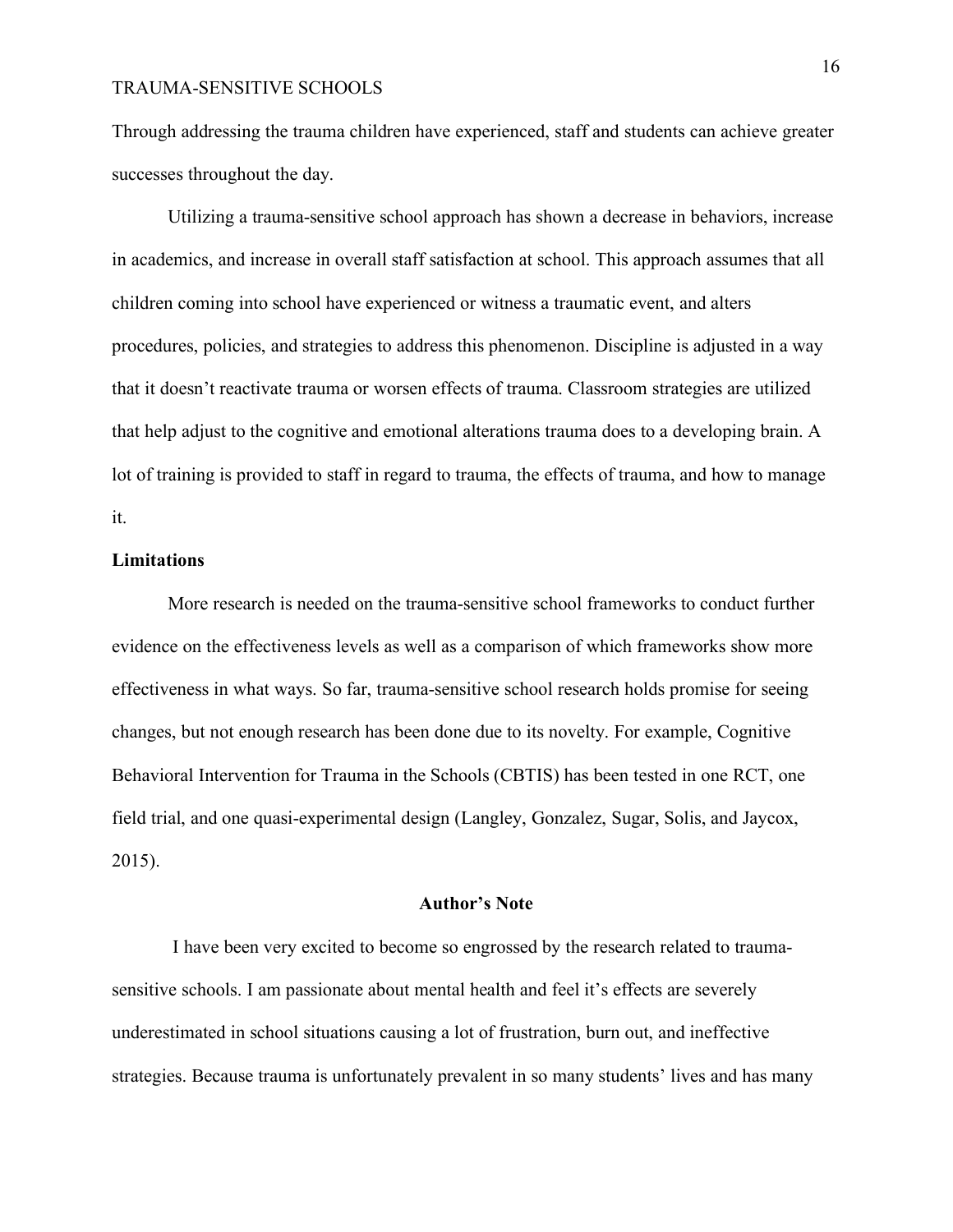effects on behavior and learning processes, it's something that can be attributed to many of the difficulties student's face. Without taking it into considerations, students are stereotyped as "difficult, troublemakers, and manipulative", and success is not attained. If we are to look at these students through a perspective of 'What happened to you?' and letting that explain why behaviors are exhibited, we have a much better chance of using a compassionate approach to work together and overcome whatever barrier is in the way of success.

Writing this while in my internship has been a very interesting experience because so many behaviors and students brought up on the child study team are not considered for their history. The only thing looked at is their current behavior that is unacceptable, and how to correct it…. a fallible fix. When asking questions at the meeting such as 'What is this child's home environment like?' or 'Do we have a history of this child?', people usually have no answer. This has astounded me at how often we are not looking at a student's background or present circumstance outside the school setting to understand what is occurring or being reenacted in the school setting.

It is my goal to integrate a trauma-sensitive school approach when I become a licensed counselor and begin experience in my own school setting. I see the need for this in every school I'm in, and want to utilize what currently exists, as well as further that research to implement effective trauma-sensitive schools.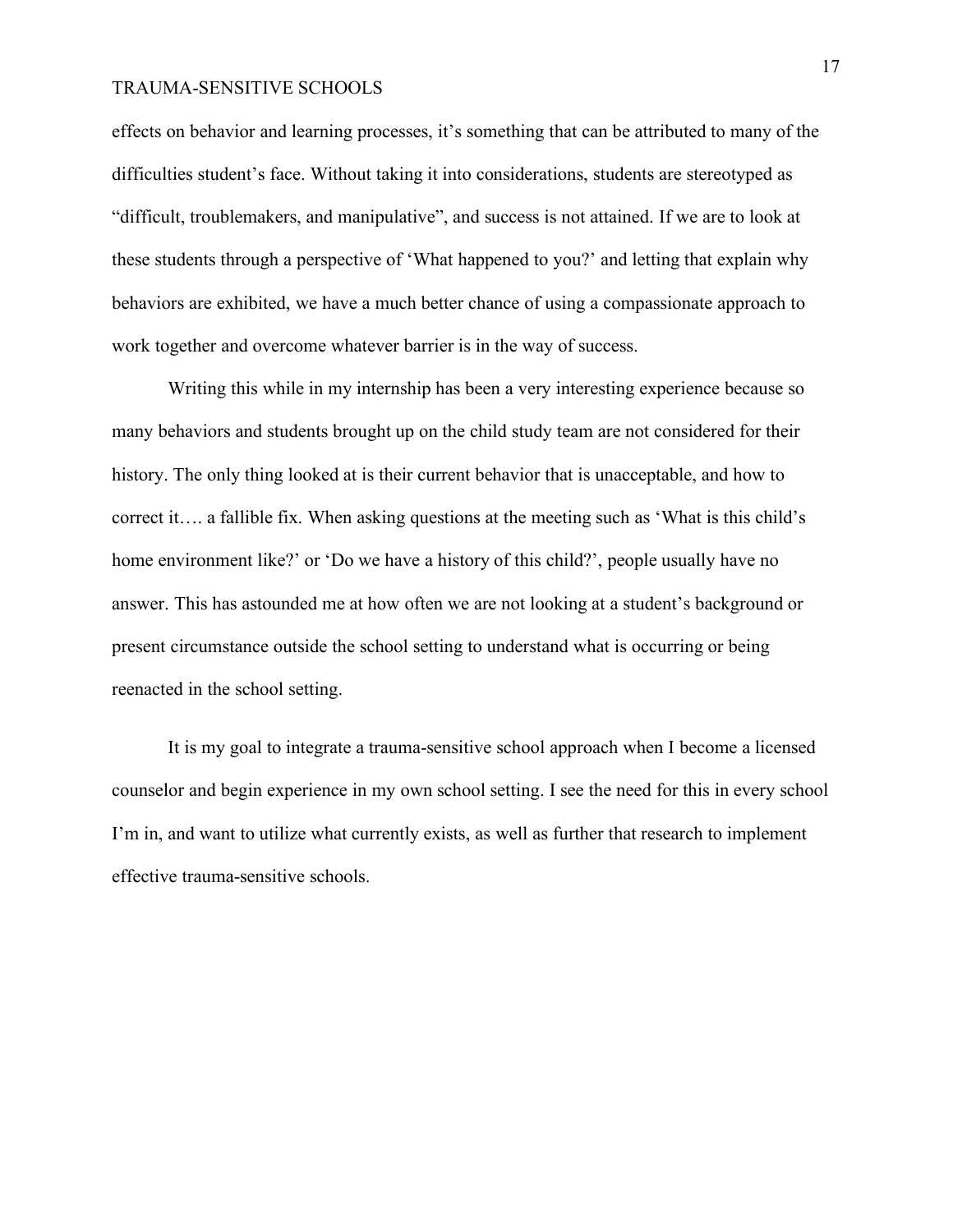#### **References**

- Child Welfare Information Gateway. (2015). Understanding the effects of maltreatment on brain development. Washington, DC: U.S. Department of Health and Human Services, Children's Bureau.
- Craig, S. (2016). Trauma-sensitive schools: Learning communities transforming children's lives, K-5. New York, NY: Teachers College Press.
- Crosby, S. (2015). An ecological perspective on emerging trauma-informed teaching practices. *Children and Schools, 37*(4), 223-230.
- De Young, A., Kenardy, J., & Cobham, V. (2011). Trauma in early childhood: A neglected population. *Clinical Child and Family Psychology Review, 14*(3), 231-250.
- Downey, L. (2007). Calmer classrooms: A guide to working with traumatized children. Melbourne, Victoria, Australia: Child Safety Commissioner.
- Endocrine Society. (2018). What is adrenaline? *Hormone Health Network*. Retrieved from https://www.hormone.org/hormones-and-health/hormones/adrenaline.
- Gregory, M. (2016). Trauma-sensitive schools. *Trauma and Learning Policy Initiative,* 1- 19.
- Langley, A. Gonzalez, A., Sugar, C., Solis, D., and Jaycox, L. (2015). Bounce back: Effectiveness of an elementary school-based intervention for multicultural children exposed to traumatic events. *Journal of Counseling and Clinical Psychology 83*(5), 853- 865.
- Losen, D. (2011, October 5). Discipline policies, successful schools, and racial justice. Boulder, CO: National Education Policy Center.
- McConnico, N., Boynton-Jarrett, R., Bailey, C., & Nandi, M. (2016). A framework for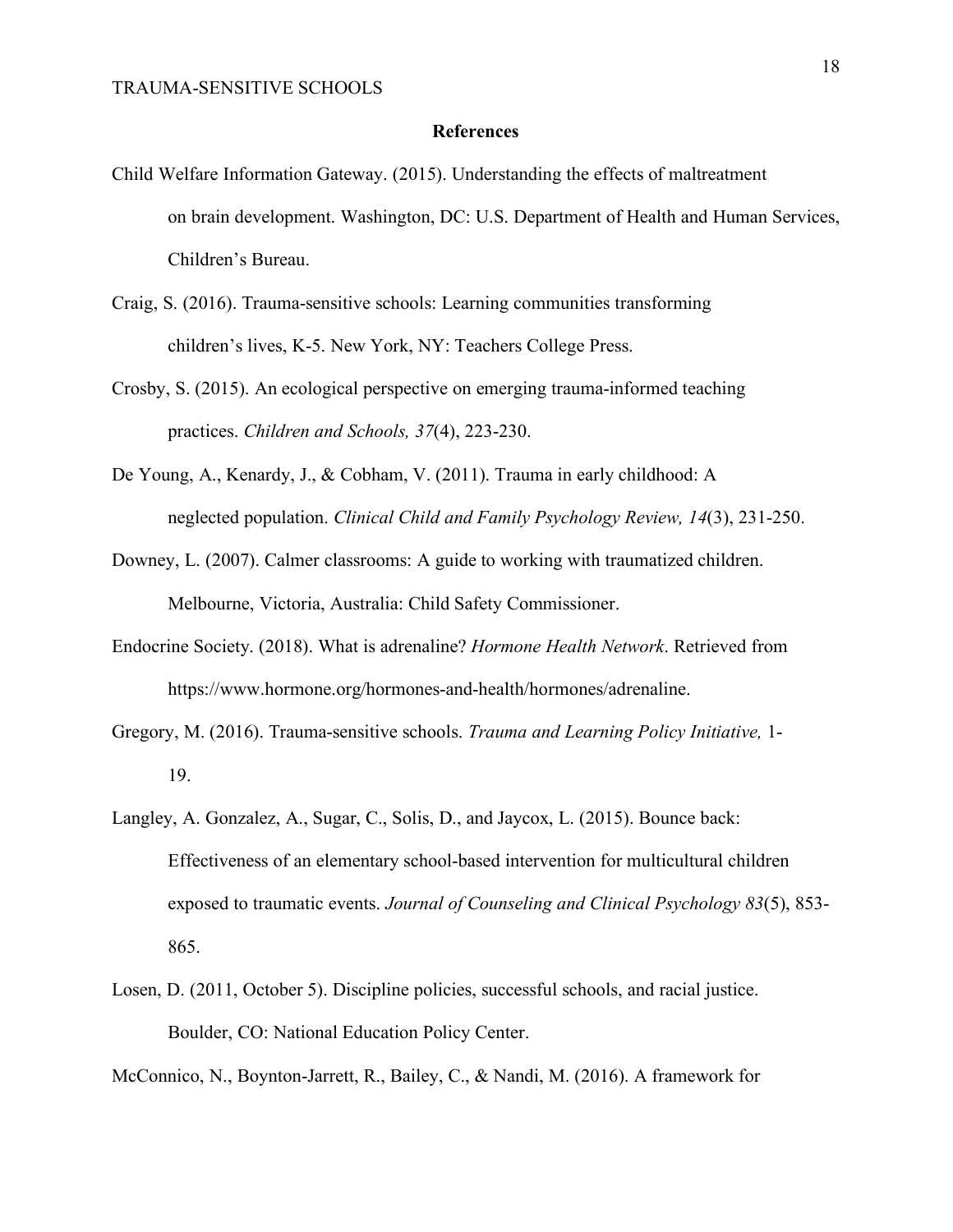trauma-sensitive schools. *Zero to Three, 36*(5), 36-44.

- Minnesota Department of Education. (2017). Safe and supportive schools act. Roseville, MN:(na) Retrieved from http://education.state.mn.us/MDE/dse/safe/act/.
- National Association of School Psychologists. (2015). Creating trauma-sensitive schools: Supportive policies and practices for learning [Research summary]. Bethesda, MD: Author.
- National Association of School Psychologists. (2016). Creating trauma-sensitive schools: Brief tips and policy recommendations. Bethesda, MD: Author.
- Oehlberg, B. (2008). Why schools need to be trauma informed. *Trauma and Loss: Research and Interventions, 8*(2), 1-4.
- Paccione-Dyszlewski, M. (2016). Trauma-informed schools: A must. *Brown University Child & Adolescent Behavior Letter, 32*(7), 8-9.
- Pappano, L. (2014, May/June). Trauma-sensitive schools: A new framework for reaching troubled students. *Harvard Education Letter, 30(3)*. Retrieved from http://hepg.org/helhome/issues/30\_3/helarticle/trauma-sensitive-schools.
- Ridgard, T., Laracy, S., DuPaul, G., Shapiro, E., & Power, T. (2015). Trauma-informed care in schools: A social justice imperative. *Communique, 44*(2). Retrieved from http://www.nasponline.org/publications/periodicals/communiqué/issues/volume-44-issue-2/trauma-informed-care-in-schools-a-social-justice-imperative
- Stevens, J. (2012, April 23). Lincoln high school in walla walla, wa, tries new approach to school discipline. *Aces Too High News.* Retrieved from https://acestoohigh.com/2012/04/23/linc oln-high-school-in-walla-walla-wa-tries-newapproach-to-school-discipline-expulsions-drop-85/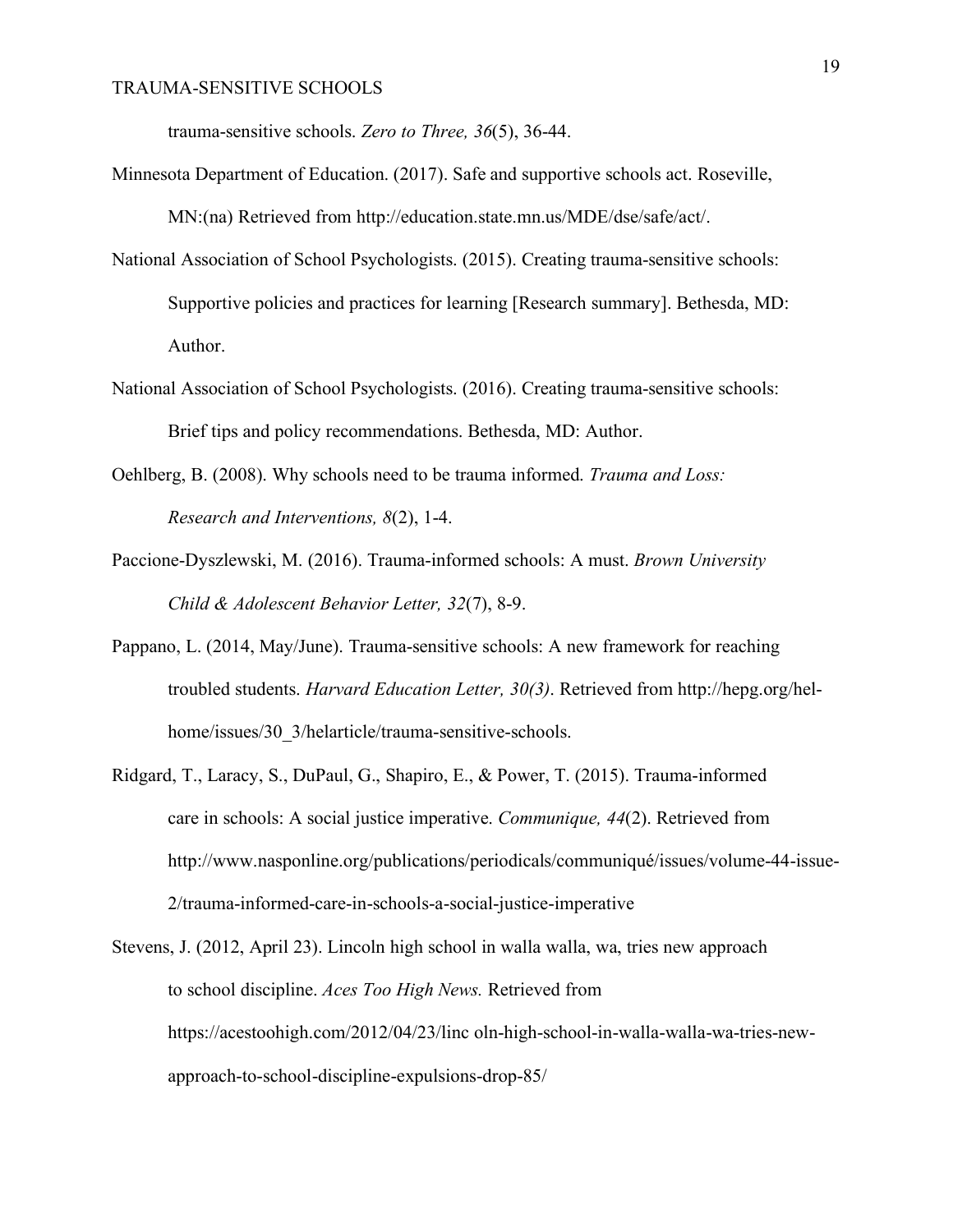- Walkley, M., & Cox, T. (2013). Building trauma-informed schools and communities. *Children & Schools, 35*(2), 123-126.
- Wolpow, R., Johnson, M., Hertel, R., & Kincaid, S. (2016). The heart of learning and teaching: Compassion, resiliency, and academic success (3<sup>rd</sup> ed.). Retrieved from http://www.k12.wa.us/compassionateschools/pubdocs/TheHeartofLearningandTeaching. pdf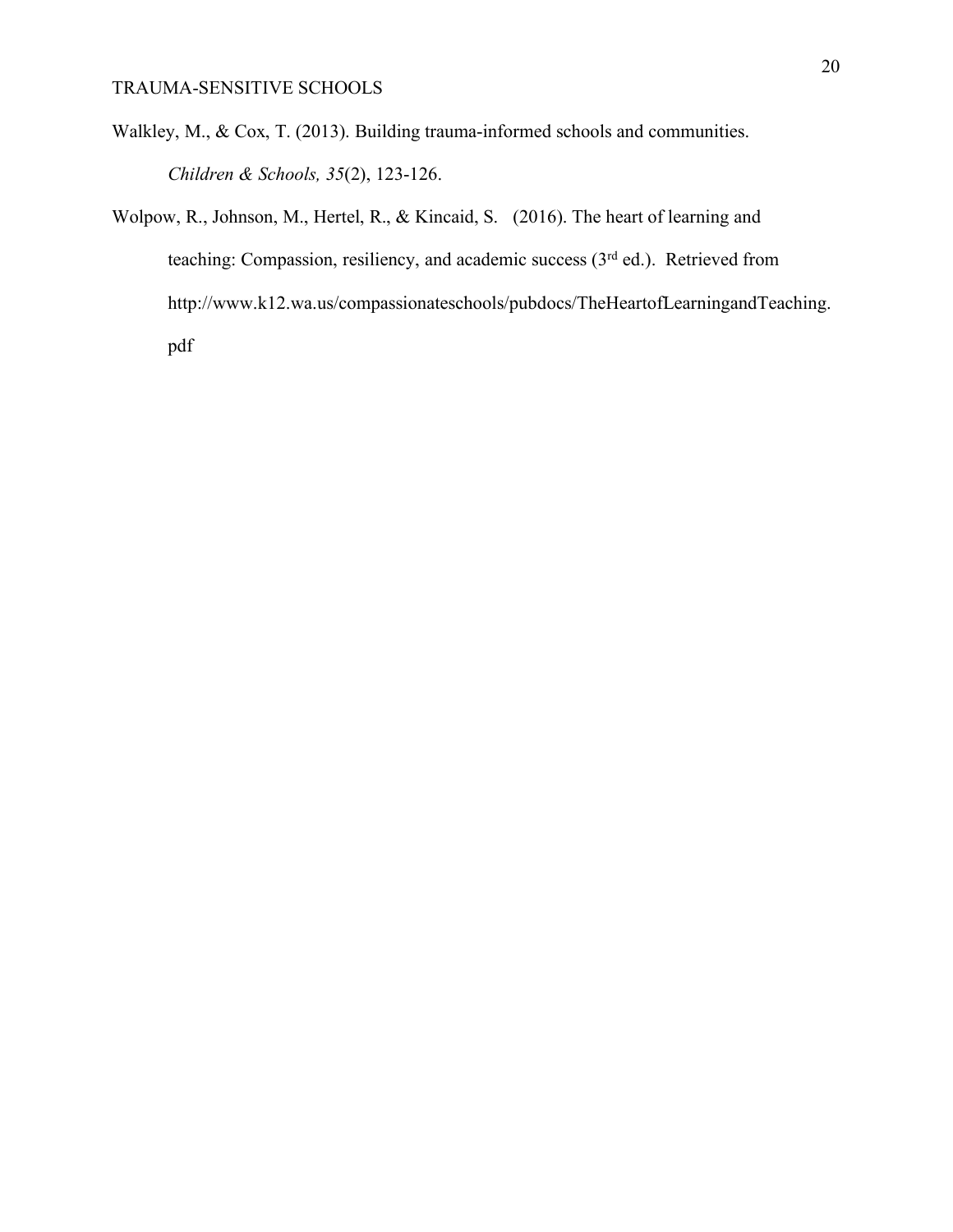**Appendices**

# **Appendix A "5 Core Ideas"**



21